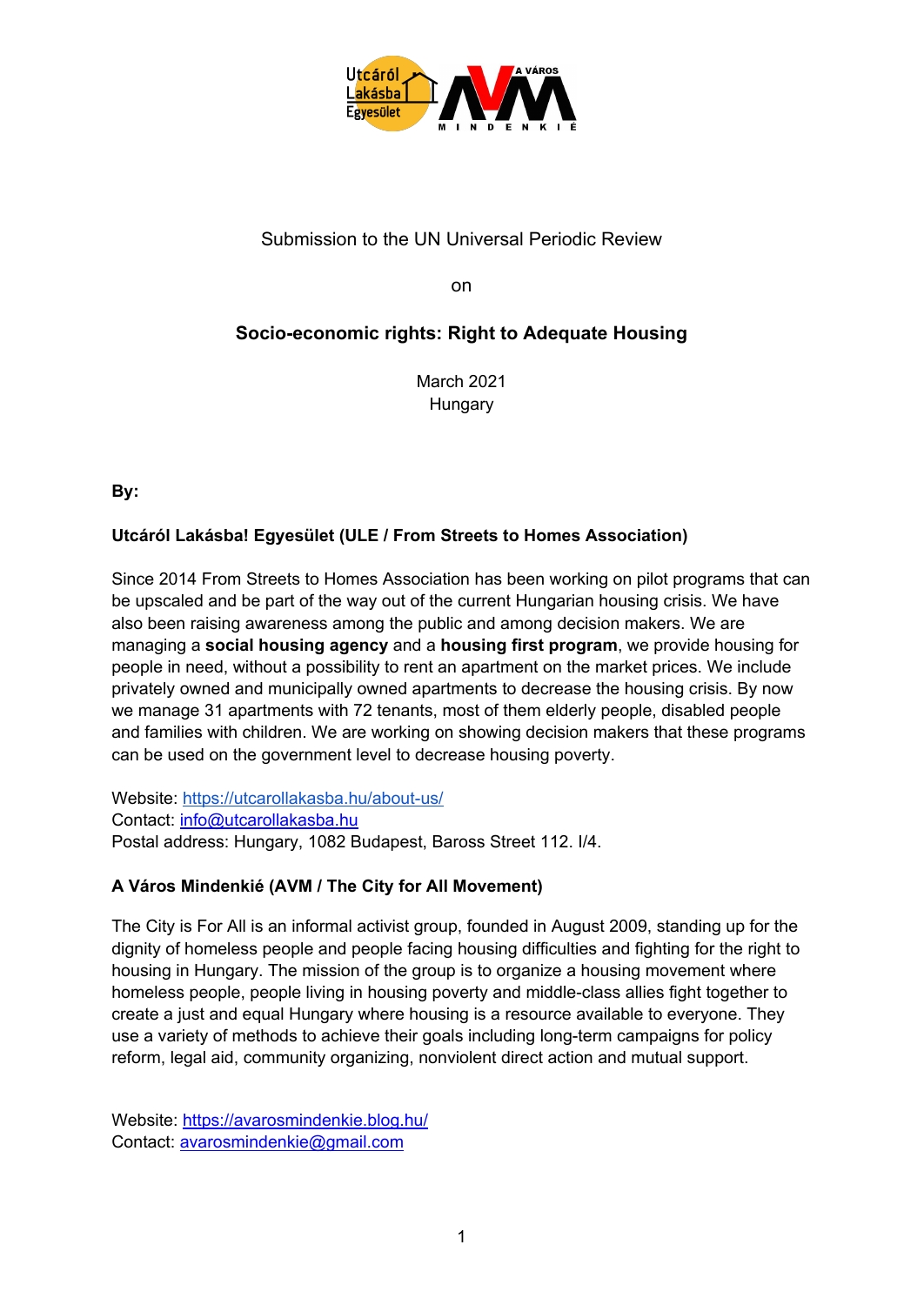#### **Introduction**

Hungary'<sup>s</sup> constitution called the Fundamental Law, and the country'<sup>s</sup> regulatory framework, do not explicitly discriminate Hungarian citizens on the basis of age, ethnicity, language or religion. However, <sup>a</sup> number of regulations and policies implicitly discriminate against specific groups. Others are regressive to the extent they discriminate on <sup>a</sup> socio-economic basis, jeopardizing fundamental socio-economic rights, especially the right to housing and the right to adequate living standards of Hungarian citizens. Hungary'<sup>s</sup> regulatory framework is questionable regarding implicit discriminatory measures against homeless people and the Roma specifically, often concealed in legislation which in itself is implicitly anti-poor.

Anti-poor social policy is evident by checking the numbers: in 2020 the amount of not socially targeted support on housing from the central budget was 11 times more than the socially targeted. 1

Previous Universal Periodic Reviews did not include submissions focusing on the right to adequate housing. (Although submissions on the situation of the Roma minority in Hungary has touched upon the importance of the lack of adequate housing among members of the Roma community<sup>2</sup> and suggestions about increasing the availability of affordable housing were added to the topic of the right to social security. $^3$  )

## **I. Criminalization of homelessness**

In October 2018 the Hungarian Parliament adopted an amendment, submitted by the Government, to the Fundamental Law $^{\rm 4,5}$  (the constitution) and has added a paragraph, stating that "using <sup>a</sup> public space as <sup>a</sup> habitual dwelling shall be prohibited." Act II of 2012 on Misdemeanors $^6$  has also been supplemented with a new section<sup>7</sup>, according to which people residing in public premises will be issued <sup>a</sup> notice by the Police, and have to leave or go to <sup>a</sup> shelter. If they are given notice 3 times within 90 days, the next time the Police has to start <sup>a</sup> petty offense procedure, after which homeless people face enrollment in <sup>a</sup> compulsory work program or sentenced to jail, and their property can be confiscated.

Six judges who had to adjudicate in such cases turned to the Hungarian Constitutional Court to ask for supervision of the law, but this was rejected by the Constitutional Court in 2019.<sup>8</sup> The first 10 days 193 warnings were issued against homeless people. During the first

<sup>1</sup> Habitat for Humanity Hungary: <https://habitat.hu/sites/lakhatasi-jelentes-2020/koltsegvetes/>

<sup>5</sup> Hugarian Civil Liberties Union: Inhuman Decision from Hungarian Constitutional Court. <https://hclu.hu/en/articles/inhuman-decision-from-the-hungarian-constitutional-court> 6

8 AZ ALKOTMÁNYBÍRÓSÁG 19/2019. (VI. 18.) AB HATÁROZATA [http://public.mkab.hu/dev/dontesek.nsf/0/2ba8668e09472db8c1258337004bc40a/%24FILE/19\\_2019](http://public.mkab.hu/dev/dontesek.nsf/0/2ba8668e09472db8c1258337004bc40a/%24FILE/19_2019%20AB%20hat%C3%A1rozat.pdf) [%20AB%20hat%C3%A1rozat.pdf](http://public.mkab.hu/dev/dontesek.nsf/0/2ba8668e09472db8c1258337004bc40a/%24FILE/19_2019%20AB%20hat%C3%A1rozat.pdf) (in Hungarian)

<sup>2</sup> <https://documents-dds-ny.un.org/doc/UNDOC/GEN/G16/029/98/PDF/G1602998.pdf?OpenElement>  $1.12.$ 

<sup>3</sup> <https://documents-dds-ny.un.org/doc/UNDOC/GEN/G16/029/98/PDF/G1602998.pdf?OpenElement> 62. JS7, p. 11.

<sup>4</sup> [https://hunconcourt.hu/uploads/sites/3/2021/01/thefundamentallawofhungary\\_20201223\\_fin.pdf](https://hunconcourt.hu/uploads/sites/3/2021/01/thefundamentallawofhungary_20201223_fin.pdf) (Article XXII (3) )

<sup>7</sup> 133/B. Életvitelszer<sup>ű</sup> közterületi tartózkodás szabályainak megsértése. 178/B. § (1)-(21) (In Hungarian)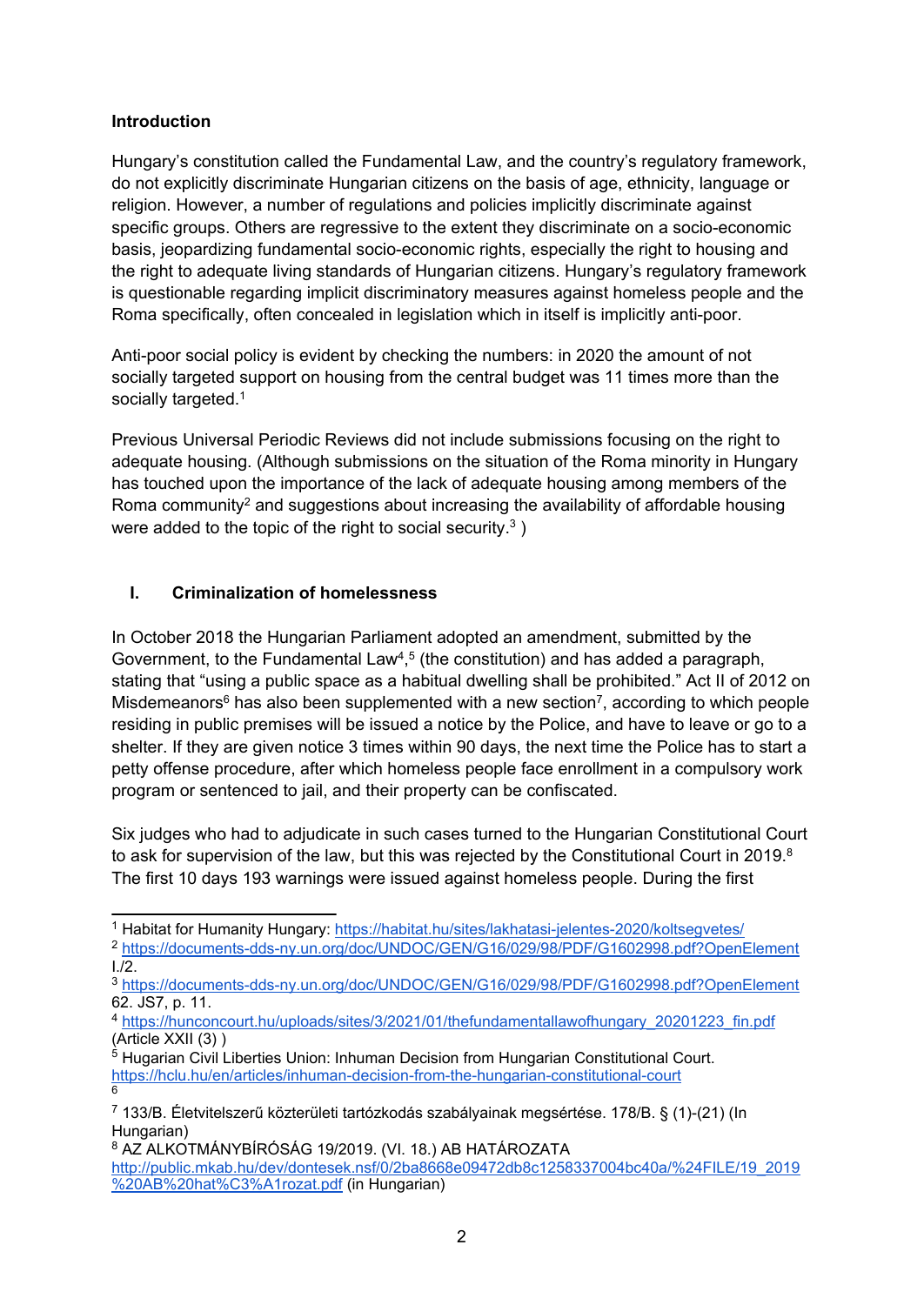procedures at court, the defendants were not allowed to be present at their own hearing. They had to stay in detention, connected to the courtroom through video calls. There were altogether about 50 procedures, most of them shortly after the law was introduced, however the law is still in force.

## **Critique**

According to the UN Special Rapporteur on adequate housing 'laws that criminalize homelessness, vagrancy or sleeping rough, along with street cleaning operations to remove homeless people from the streets, have <sup>a</sup> direct impact on their physical and psychological integrity.'<sup>9</sup> As we saw in the first months following the adoption of the new law, If people living in homelessness have to hide from the Police, it will also become hard to keep in touch with social workers. The freedom of movement is also not guaranteed if the state obliges people to go to night shelters against their will. The law makes possible the threatening and humiliating of homeless people, and strengthen growing prejudice against them.

#### **Recommendations**

Homelessness should not be treated as <sup>a</sup> crime, but needs intervention on the government policy level by strengthening the social security net.

- Immediately abolish the criminalization of homelessness.
- In order to end homelessness, the Government shall adopt <sup>a</sup> national housing strategy to ensure safe and adequate housing for most vulnerable groups.
- $\bullet$  Improve conditions in night shelters and provisional shelters, increase capacity and decrease the number of people staying in the same room.

## **II. Regressive and discriminatory social policy ('***Family Protection Action Plan'***)**

## **II/1. Family Housing Allowance**

The current Family Housing Allowance (FHA) scheme was introduced in 2015, and modified multiple times since then. It replaced previously existing social policy schemes, which provided financial support for families with children for purchasing their own home. Unlike previous schemes, the current FHA scheme does not have any social targeting; and it also aims to boost the housing market and new construction.

The currently (March 2021) available subsidy amounts are:

| No. of children      | New construction $10$ |          | Used dwelling |          |
|----------------------|-----------------------|----------|---------------|----------|
| (actual/<br>planned) | <b>HUF</b>            | cca. EUR | <b>HUF</b>    | cca. EUR |

<sup>9</sup> Human Rights Fact Sheet. No. 21 The Right to Adequate Housing (Rev.1) United Nations High Commissioner for Human Rights.

<sup>&</sup>lt;sup>10</sup> From Gov't. Decree 16/2016, <u><https://net.jogtar.hu/jogszabaly?docid=A1600016.KOR></u> in Hungarian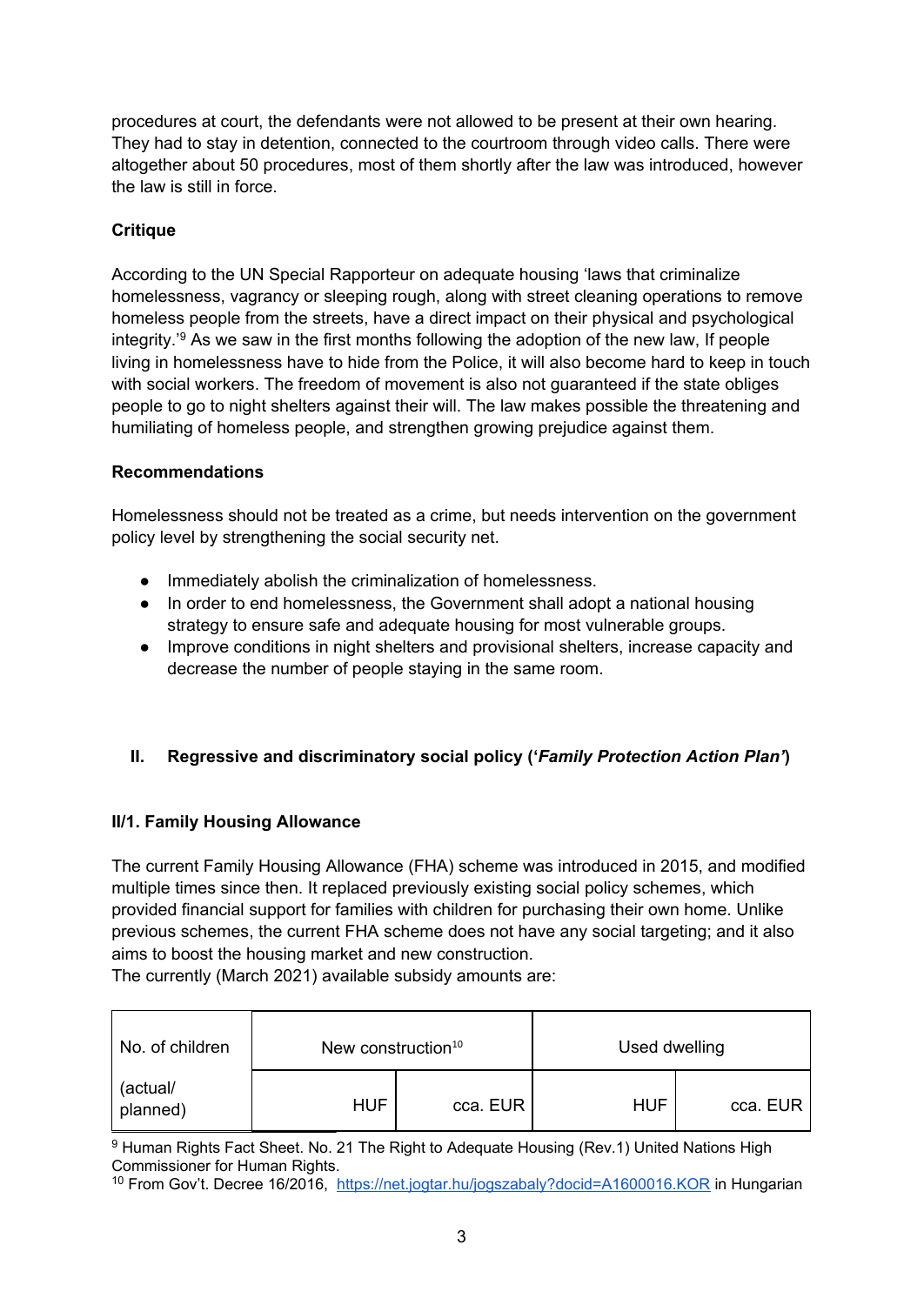|           | 600,000    | 1,630  | 600,000   | 1,630 |
|-----------|------------|--------|-----------|-------|
| っ         | 2,600,000  | 7,070  | 1,430,000 | 3,900 |
| 3         | 10,000,000 | 27,200 | 2,200,000 | 6,000 |
| 4 or more |            |        | 2,750,000 | 7,500 |

Average house prices in Budapest ranged from HUF 26 to 51 million in Budapest in 2020, HUF 16 to 26 million in county seats (with huge regional variation), and HUF 9 to 16 million in small towns.<sup>11</sup> In agglomerations, prices are close to the capital or county seat, depending on additional aspects (like ease of commuting). This includes both new construction and used dwellings. New constructions and larger homes for more children are more expensive.

In practice, this means that for the vast majority of cases, FHA is <sup>a</sup> significant support for families who already have (nearly) sufficient savings to construct <sup>a</sup> house or buy <sup>a</sup> newly constructed dwelling; and can be meaningful for families with (nearly) enough savings for <sup>a</sup> used home. Alternatively, the family has to have significant savings for down payment and be creditworthy, and take on the risk of mortgage debt.

Not-socially-targeted support forms have been the largest share of housing related support from the central budget, and became even more dominant since 2015, after the introduction of FHA. In 2020, the central budget allocated cca. HUF 28 billion (cca. EUR 76 million) for socially targeted housing support, and almost HUF 297 billion (or cca. EUR 808 million) for non-targeted support forms. The largest share of the latter, FHA, is much more easily available for families with significant savings, practically enough to buy their own home without the subsidy. Additional credit interest rate and tax benefit schemes also favour families with better creditworthiness or higher incomes.

Aside from an implicit preference for higher income applicants, eligibility criteria with regards to legal and marital status further narrow the scope of beneficiaries. Applicants must be married, with the wife being between 18 and 40. At least one of the couple must have paid social contributions in the last 3 years; of which at least 180 days consecutively in Hungary. Only heterosexual marriage is legal in Hungary. The current regulation of FHA reaffirms gender differences and discriminates sexual minorities, but also disqualifies the poor or the informally employed.

#### **II/2. Housing Maintenance Support**

In contrast, the Housing Maintenance Support, targeted directly at households in need, is allocated at the municipal level. Central budget funding for this and other socially targeted support forms was cut significantly in the 2015 reform of social benefits, after which much of

<sup>11</sup> Hungarians Central Statistical Office: Housing prices, house price index Q3 <sup>2020</sup> (incl. comparison with previous years), <https://www.ksh.hu/docs/eng/xftp/stattukor/elakaspiacar/20203/index.html>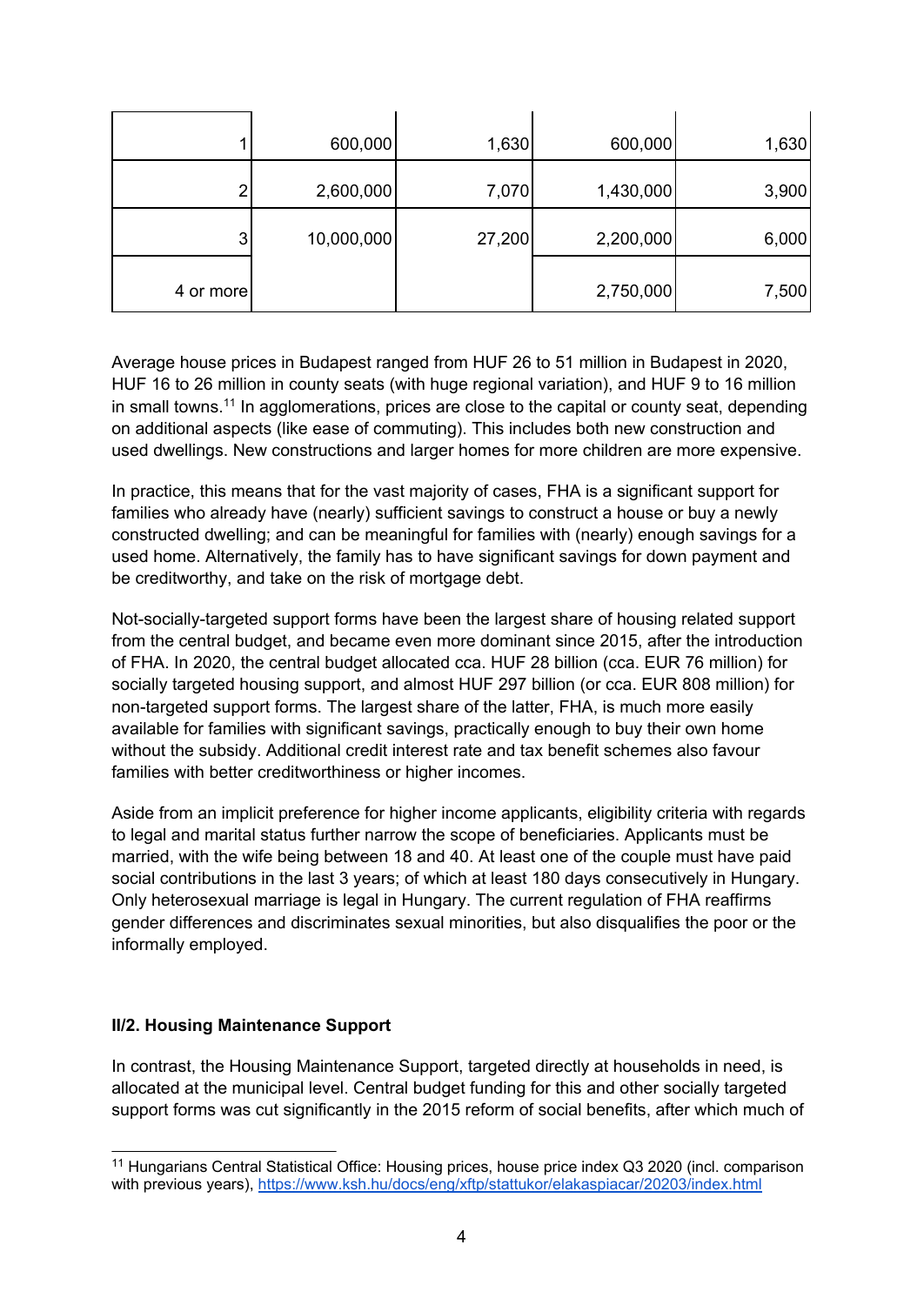the socially targeted benefit forms were also reallocated directly into municipal scope. The number of families eligible for the benefit dropped massively after 2010; and the average monthly amount of the benefit varied between HUF 3,080 and 3,936 in the late 2010s (cca. EUR 8,4 to 10,7). $^{\rm 12}$  The amount itself shows a striking difference between central budget funded support for persons in need, and persons with significant savings, and illustrates the level of regressiveness of housing support forms in Hungary.

## **Critique**

Redistribution in Hungary is not only regressive on the redistribution side, but also on the taxation side. A progressive Personal Income Tax was replaced by <sup>a</sup> flat 16% PIT rate in 2011, and then later decreased to 15%.<sup>13</sup> This was expected to be offset by minimum wage raises; but the offsetting effect was never seriously examined by the government, and impact on informal work has been ignored by policy makers. At the same time, the 27% Value Added Tax rate for most consumer goods is the highest permissible level in the EU; practically, even the poorest who purchase standard consumer goods like food are likely to spend <sup>a</sup> quarter of their income in taxes.

In summary, the central budget spends generously on the housing support of families in <sup>a</sup> good socio-economic status; while persons in need have comparably high taxes and meager benefits.

## **II/3. Home Renovation Support**

A new type of housing support was introduced by the Hungarian Government in 2021<sup>14</sup>. The non-refundable support is for the reimbursement of 50 percent of renovation costs for families with at least one child up to HUF 3 million (about EUR 8000). People working in public work scheme are not eligible for this support. (In Hungary the unemployment benefits can be requested only for three months. After that people can enroll in so-called public work scheme where they are paid less than the minimum wage.)

#### **Critique**

14

The support is designed for families that can invest in renovation of their homes, with no ceiling of income or wealth. If <sup>a</sup> family is able invest HUF 6 million (about EUR 16,000), it can reclaim the full support. The less <sup>a</sup> family is able to invest, the less the support from the state will be. Families in the most vulnerable groups are not able to collect the money needed to renovate their apartments. At the same time the taxes paid by them will be added

<sup>12</sup> Misetics, B. 2019. Kevesebbet, kevesebbeknek: <sup>A</sup> lakásfenntartás önkormányzati szint<sup>ű</sup> támogatása 2015 után (*"Less for less: Municipal home maintenance allowance after 2015"*), *Esély 2019/1*, pp. 3-41.

[http://esely.org/kiadvanyok/2019\\_1/esely\\_2019-1\\_1-1\\_mitlesics\\_kevesebbet\\_kevesebbeknek.pdf](http://esely.org/kiadvanyok/2019_1/esely_2019-1_1-1_mitlesics_kevesebbet_kevesebbeknek.pdf) <sup>13</sup> § 8, Act CXVII of 1995 on personal income tax, in Hungarian: <https://net.jogtar.hu/jogszabaly?docid=99500117.TV>

[http://www.allamkincstar.gov.hu/files/Lakoss%C3%A1gi%20%C3%BCgyfelek/Otthonfel%C3%BAj%C](http://www.allamkincstar.gov.hu/files/Lakoss%C3%A1gi%20%C3%BCgyfelek/Otthonfel%C3%BAj%C3%ADt%C3%A1si%20t%C3%A1mogat%C3%A1s/518_2020_korm_rendelet_20210201.pdf) [3%ADt%C3%A1si%20t%C3%A1mogat%C3%A1s/518\\_2020\\_korm\\_rendelet\\_20210201.pdf](http://www.allamkincstar.gov.hu/files/Lakoss%C3%A1gi%20%C3%BCgyfelek/Otthonfel%C3%BAj%C3%ADt%C3%A1si%20t%C3%A1mogat%C3%A1s/518_2020_korm_rendelet_20210201.pdf) (in Hungarian)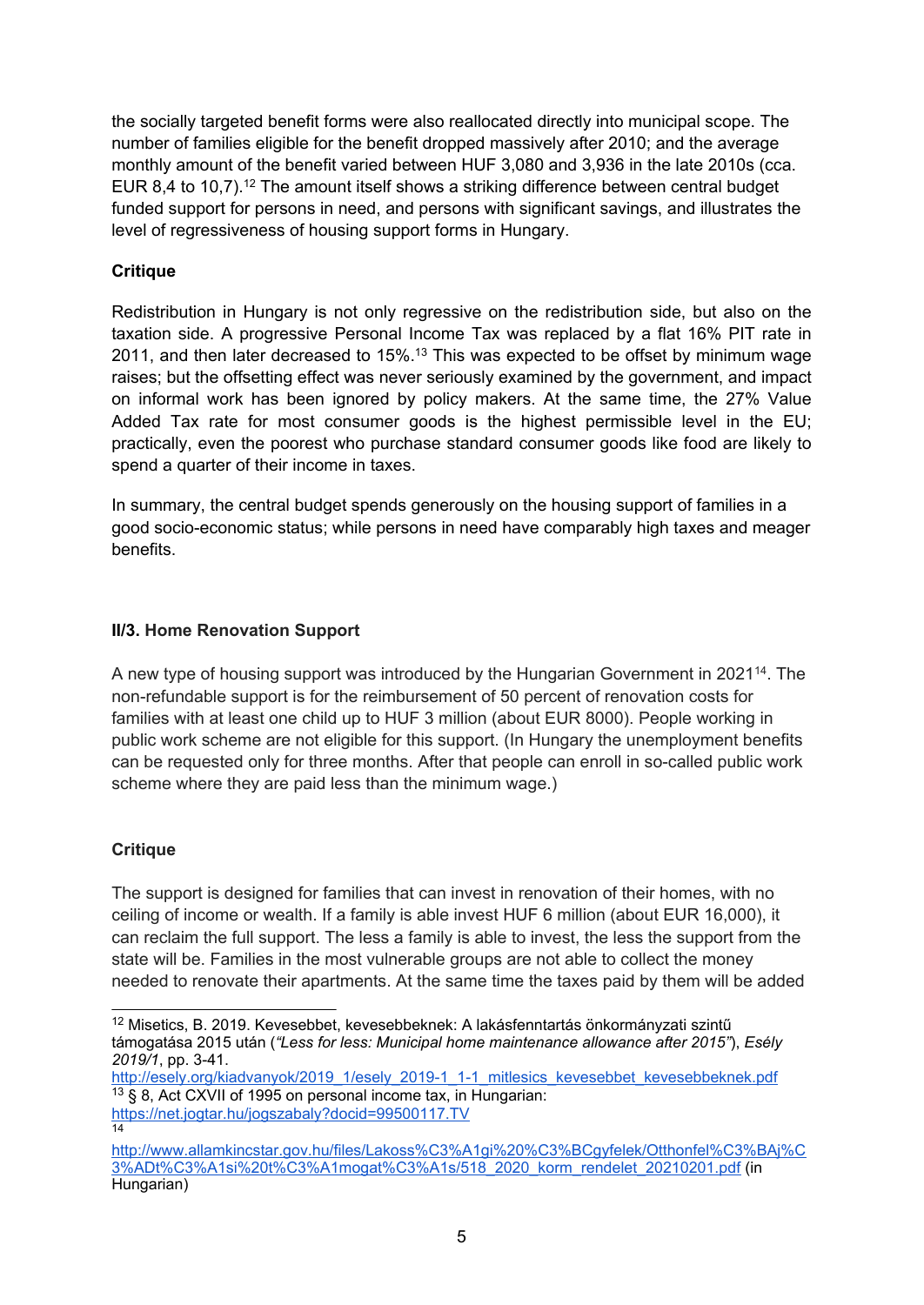to the renovation costs of the more wealthy families.

Osrtacizing from the support people who work in public employment excludes <sup>a</sup> vulnerable group. Even if they have existing savings, they will not be able to receive the same support as other families. There is no logical explanation for why this exclusion is written in the law. This goes against the idea of equal and non-discriminatory access to adequate housing.

## **II/4. Family Tax Benefits over Family Allowance**

Families with children have different needs in the area of housing. Social benefits that families receive can be - and many times are - used to cover the costs of housing. Therefore we are reviewing the types of financial support families with children are eligible to.

In Hungary, there are two major constructs of governmental child support: Family Allowance and Family Tax Benefit. Family Allowance is <sup>a</sup> general financial support provided by the state to all families, paid directly to the parents or the guardian, based on the number of children taken care of, and whether it is <sup>a</sup> one-parent household. The amounts vary from HUF 12200 (EUR 33) for one child to HUF 16,000 (EUR 44) for three or more children per child. The Family Tax Benefit, while it also varies based on the number of children, is tied to the parents' employment status, as it is <sup>a</sup> reduction of their personal income tax and contribution. Based on the number of children, <sup>a</sup> parent'<sup>s</sup> net salary can increase by HUF 10,000 (EUR 27.50 for one child), HUF 20,000 (for two children), HUF 33,000 (for three or more children) **per child**. Before applying for the tax reduction, the parents have to decide which one of them will receive it or whether they are sharing it equally.

## **Critique**

The amount of the Family Allowance has not been raised since 2008. While for the first glance, the family tax benefit scheme could be <sup>a</sup> complimentary, it has <sup>a</sup> number of requirements that makes this policy exclusionary. While the Family Allowance is only connected to the number of children raised in the household, the Tax Benefits are only applicable to those who have monthly registered income. Thus, these schemes are not designed to benefit all children equally, and especially not to favour those who are in need. Essentially, those families where the parents are unemployed, informally employed or selfemployed, therefore are the most vulnerable, benefit less from the system than those who have steady jobs. Although, these ineligible households could use this support for housing costs, amongst other expenses.

#### **Recommendations**

(to points II/1-II/4.)

● There are <sup>a</sup> number of strongly regressive policy elements in the current home ownership support schemes, like the Family Housing Allowance scheme or tax credit schemes for families with children. An intention to support families is commendable; but schemes which make generous subsidies available only to the upper income echelons distort markets, and benefit so few of Hungary'<sup>s</sup> families that they inevitably fail in their demographic goals. These schemes must be revised and restructured in <sup>a</sup> way that they provide benefit for families who truly need it. At the same time,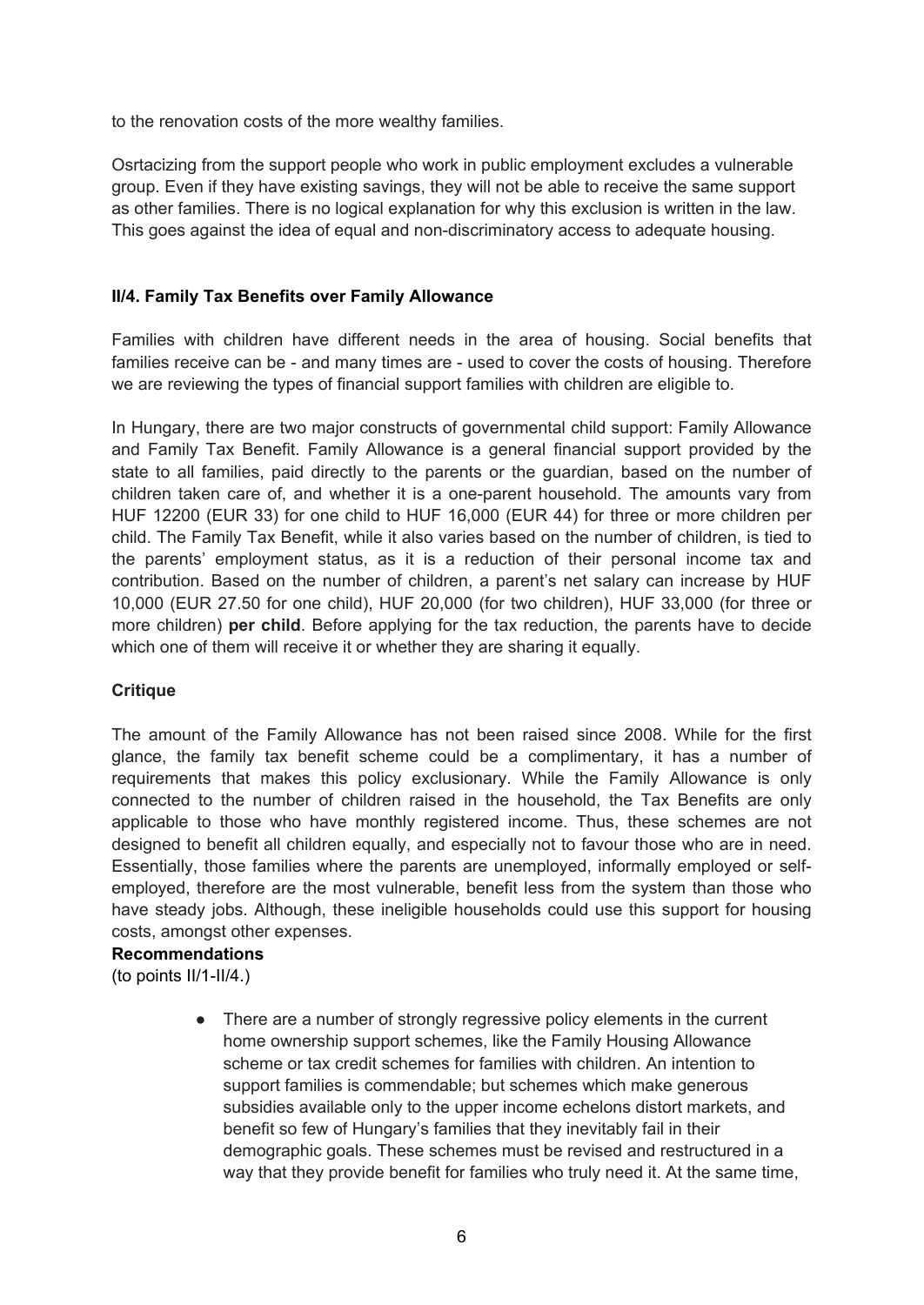building regressive and investment incentivizing elements into support forms accelerates the increase of house prices, which weaken the original goals of social policy (family) support.

- ●The amount of Housing Maintenance Support has to be increased.
- ●Increase central budget for socially targeted support forms.
- ●Delete marital status as an eligibility criteria for Family Housing Allowance
- ● Double the amount of Family Allowance, that all families with children receive unconditionally.
- ● Amend the Home Renovation Support in <sup>a</sup> way that serves the interest of the lower and middle classes. A progressive support rate should be introduced, so that families with lower income receive more support, and people with <sup>a</sup> higher income receive less.
- Home Renovation Support needs to be eligible for all citizens, regardless of the type of their employment.
	- ● Home Renovation Support should be given in advance, not as <sup>a</sup> reimbursement, so that people who can not invest in advance, could also use the support.
- $\bullet$  Home Renovation Support needs to be available in the case of municipality apartments and rented apartments as well.
	- ● Restructure central budget funding for housing goals in <sup>a</sup> way that regressive expenditure is significantly tightened.

# **III. Privatization and neglect of publicly owned rental stock**

Since 1996 the number of municipally owned apartments has decreased by 50%. Currently 2,6% of the apartments are publicly owned, which is less than in other European countries, where in some cases 20-25% of the apartments are publicly owned.<sup>15</sup> The privatization of the municipally owned apartments has not stopped, therefore year by year there are less possibilities for the state to offer social housing opportunities.

Part of the municipally owned rental stock is uninhabitable. Municipalities do not always invest in the renovation of these apartments, thus many of these stay empty. Nearly 10% of the municipally owned apartments are empty in the capital, and around 11% of the apartments in other big cities of Hungary are also uninhabited.<sup>16</sup>

# **Critique**

Social policy steps that can be taken to fight against housing poverty include the providing of affordable social housing. Without increasing the number of affordable rental stock, the state will not have the opportunity to show ways out of the homeless shelters, and provide safe and affordable housing for people who can not afford to rent on the market prices.

<sup>15</sup> [https://atlatszo.hu/2021/01/21/az-onkormanyzati-lakasok-kozel-tiz-szazaleka-uresen-all-a](https://atlatszo.hu/2021/01/21/az-onkormanyzati-lakasok-kozel-tiz-szazaleka-uresen-all-a-fovarosban-a-legtobb-a-8-keruletben/)[fovarosban-a-legtobb-a-8-keruletben/](https://atlatszo.hu/2021/01/21/az-onkormanyzati-lakasok-kozel-tiz-szazaleka-uresen-all-a-fovarosban-a-legtobb-a-8-keruletben/)

<sup>16</sup> [https://atlatszo.hu/2021/01/21/az-onkormanyzati-lakasok-kozel-tiz-szazaleka-uresen-all-a](https://atlatszo.hu/2021/01/21/az-onkormanyzati-lakasok-kozel-tiz-szazaleka-uresen-all-a-fovarosban-a-legtobb-a-8-keruletben/)[fovarosban-a-legtobb-a-8-keruletben/](https://atlatszo.hu/2021/01/21/az-onkormanyzati-lakasok-kozel-tiz-szazaleka-uresen-all-a-fovarosban-a-legtobb-a-8-keruletben/)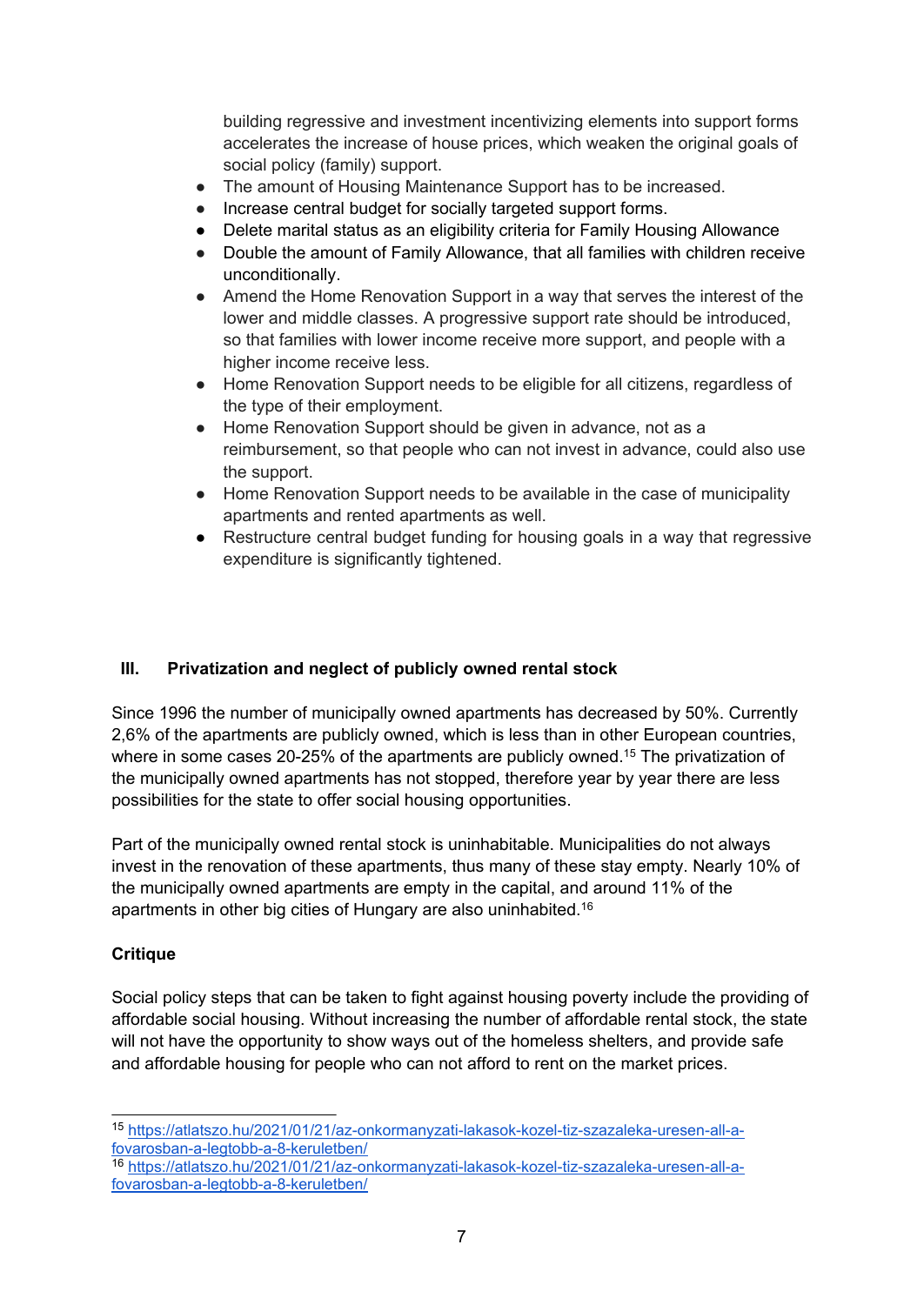#### **Recommendation**

- ●Ban the privatization of municipally owned apartments.
- ● Shift resources into providing financial support for municipalities' efforts to expand their affordable rental stock, with appropriate measures in place to monitor the targeted and efficient use of funds.
- ●Increase the number of municipally owned and also state owned apartments.
- ● Publicly owned apartments must be rented only on <sup>a</sup> need basis, not on market prices.
- All publicly owned apartments must be rented according to <sup>a</sup> centrally defined policy in <sup>a</sup> transparent way.

#### **IV. Status of tenants living in rented apartments**

Act LXXVIII of 1993 on Residential and Commercial Leases ("Housing Act") regulates the general framework conditions of private and institutional lending dwellings and other premises<sup>17</sup>. The law has seen a major overhaul in 2006, which put in place a more detailed regulatory framework, e.g. <sup>a</sup> written lease agreement became mandatory only since then. 18 However, even in its current state it is very brief and general (to make <sup>a</sup> seemingly arbitrary comparison, the Sport Act of 2004 is about three times the length of the Housing Act, despite being marginal to the security and livelihood of most citizens). A large part of the Act'<sup>s</sup> provisions pertain to municipal, state, or other public institution owned dwellings; and <sup>a</sup> long section pertains to the lease of not-residential premises.

Another important deficiency is the Housing Act'<sup>s</sup> enforceability. No out-of-court dispute resolution options are in place, and most tenants – or landlords for that matter – cannot afford the cost of litigation, nor the years of financial insecurity it entails (the vast majority of private landlords are also private individuals who lease their second dwellings as <sup>a</sup> source of extra income besides their standard job). As <sup>a</sup> result, the sector is to <sup>a</sup> great extent selfregulating, shaped by informal, and occasionally illegal, practices. <sup>19</sup> As <sup>a</sup> result, <sup>a</sup> large segment of the sector operates on the grey or black market. This makes the sector risky and insecure overall, and gathering reliable data on private renting practically impossible. Parties on both sides are likely to avoid responding to formal data collection, in part because of tax evasion on part of landlords, and an interest in cooperating with landlords on behalf of tenants. Due to legal insecurity and the risk aversion of small-scale, unprofessional landlords, tenants tend to spend significantly shorter periods in <sup>a</sup> single dwelling.

In addition, no central budget funded subsidy is available specifically for renting, regardless of the income situation of the tenant. This is problematic as social and other forms of affordable and secure rentals (mainly municipal) have dropped to less than 2 percent of

<sup>17</sup> Act LXXVIII of 1993 on Residential and Commercial Leases <https://net.jogtar.hu/jogszabaly?docid=99300078.tv>

<sup>18</sup> <https://www.hg.org/legal-articles/last-changes-in-hungarian-leasing-law-5770>

<sup>&</sup>lt;sup>19</sup> J. Hegedüs, V. Horváth and N. Tosics, 2014. "[Economic](https://ideas.repec.org/a/taf/intjhp/v14y2014i2p141-163.html) and legal conflicts between landlords and tenants in the [Hungarian](https://ideas.repec.org/a/taf/intjhp/v14y2014i2p141-163.html) private rental sector," [International](https://ideas.repec.org/s/taf/intjhp.html) Journal of Housing Policy, International Journal of Housing Policy 14(2), pp. 141-163.

<sup>20</sup> Hungarian Central Statistics Office <sup>2015</sup> housing survey (in Hungarian), [http://www.ksh.hu/docs/hun/xftp/idoszaki/pdf/miben\\_elunk15.pdf](http://www.ksh.hu/docs/hun/xftp/idoszaki/pdf/miben_elunk15.pdf)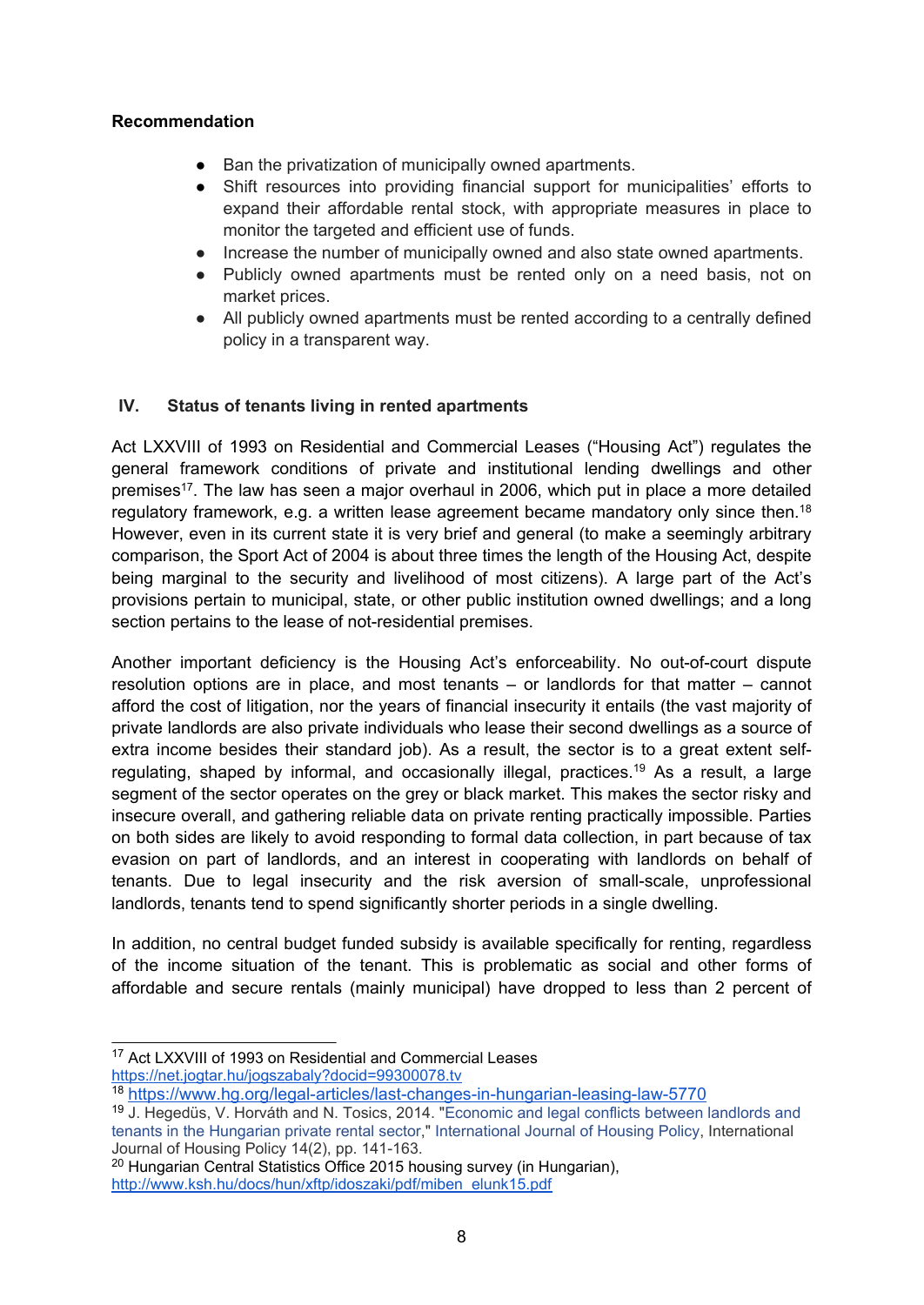inhabited dwellings by the 2015 Housing survey $^{\rm 20}$  and the 2016 Microcensus $^{\rm 21}$  conducted by the Hungarian Central Statistical Office (HCSO), so private renting is the only option for people with no property of their own who do not qualify for <sup>a</sup> mortgage loan, or have no sufficient savings for down payment.

According to the 2016 Microcensus, the number of public body owned rentals continued to decrease since the 2011 Census, while private rentals nearly doubled. Their share was barely 6.7 percent nationally, with <sup>a</sup> higher rate on larger settlements, and as high as 15 percent in the capital Budapest – at least according to Microcensus responses. At the same time, experts (including Central Statistical Office staff) estimate the real and hidden share of private rentals to be significantly higher, but such estimations are rarely published, as the large share of hidden rentals leads to very low accuracy.

Affordability has also been <sup>a</sup> long standing issue for private sector tenants. HCSO has consistently identified <sup>a</sup> "u-shaped curve" of private renters across income deciles, where <sup>a</sup> higher share of high and low income persons reside in privately rented homes. 10 percent of the top and 9.5 percent of the bottom income decile live in private rental homes, which drops below 5 percent in the middle income deciles (i.e. for people who have <sup>a</sup> good chance of being creditworthy and putting together sufficient savings for <sup>a</sup> down payment, even if with family help).<sup>22</sup> There is a clear high end market for young, mobile professionals and expats; <sup>a</sup> medium range market of rental homes; and <sup>a</sup> very low quality lower segment, which provides <sup>a</sup> potentially substandard home for the lowest income population who cannot obtain <sup>a</sup> tenancy in the increasingly marginal public rental sector. Small-scale good practices do exist on the local level – but with very limited impact. $^{23}$ 

Moreover, private rent levels have been on the rise globally from around 2015, including in Hungary. <sup>24</sup> As in many industrialized countries, affordability has been increasingly problematic, especially for medium and lower income tenants. Rent levels did drop somewhat in the 2020 pandemic induced economic slowdown, although this has been modest in light of the price hike of the previous years, and was accompanied by decreased incomes and job security, especially for vulnerable groups.

## **Critique**

The generous state subsidization of private ownership, especially in <sup>a</sup> way that is only accessible for better-off beneficiaries on the one hand, and the lack of attention to regulation and financial support to vulnerable tenants on the other, again points to the regressive

<sup>20</sup> Hungarian Central Statistics Office <sup>2015</sup> housing survey (in Hungarian), [http://www.ksh.hu/docs/hun/xftp/idoszaki/pdf/miben\\_elunk15.pdf](http://www.ksh.hu/docs/hun/xftp/idoszaki/pdf/miben_elunk15.pdf)

<sup>21</sup> Microcensus 2016: Housing (in Hungarian):

[http://www.ksh.hu/docs/hun/xftp/idoszaki/mikrocenzus2016/mikrocenzus\\_2016\\_7.pdf](http://www.ksh.hu/docs/hun/xftp/idoszaki/mikrocenzus2016/mikrocenzus_2016_7.pdf) <sup>22</sup> Hungarian Central Statistics Office 2015 housing survey (in Hungarian),

[http://www.ksh.hu/docs/hun/xftp/idoszaki/pdf/miben\\_elunk15.pdf](http://www.ksh.hu/docs/hun/xftp/idoszaki/pdf/miben_elunk15.pdf) - see chart on page 11: the share of public sector tenancies decreases consistently as income rises; while private tenancies present in <sup>a</sup> ucurve

 $^{23}$  J. Hegedüs, V. Horváth & E. Somogyi 2014. The Potential of Social Rental Agencies within Social Housing Provision in PostSocialist Countries: The Case of Hungary, European Journal of Homelessness 8(2), pp.41-67.

<https://www.feantsaresearch.org/download/article-2-56529072930559942675.pdf> <sup>24</sup> Hungarian Central Statistics Office 2018 private rent survey (in Hungarian): <https://www.ksh.hu/docs/hun/xftp/stattukor/lakber18.pdf>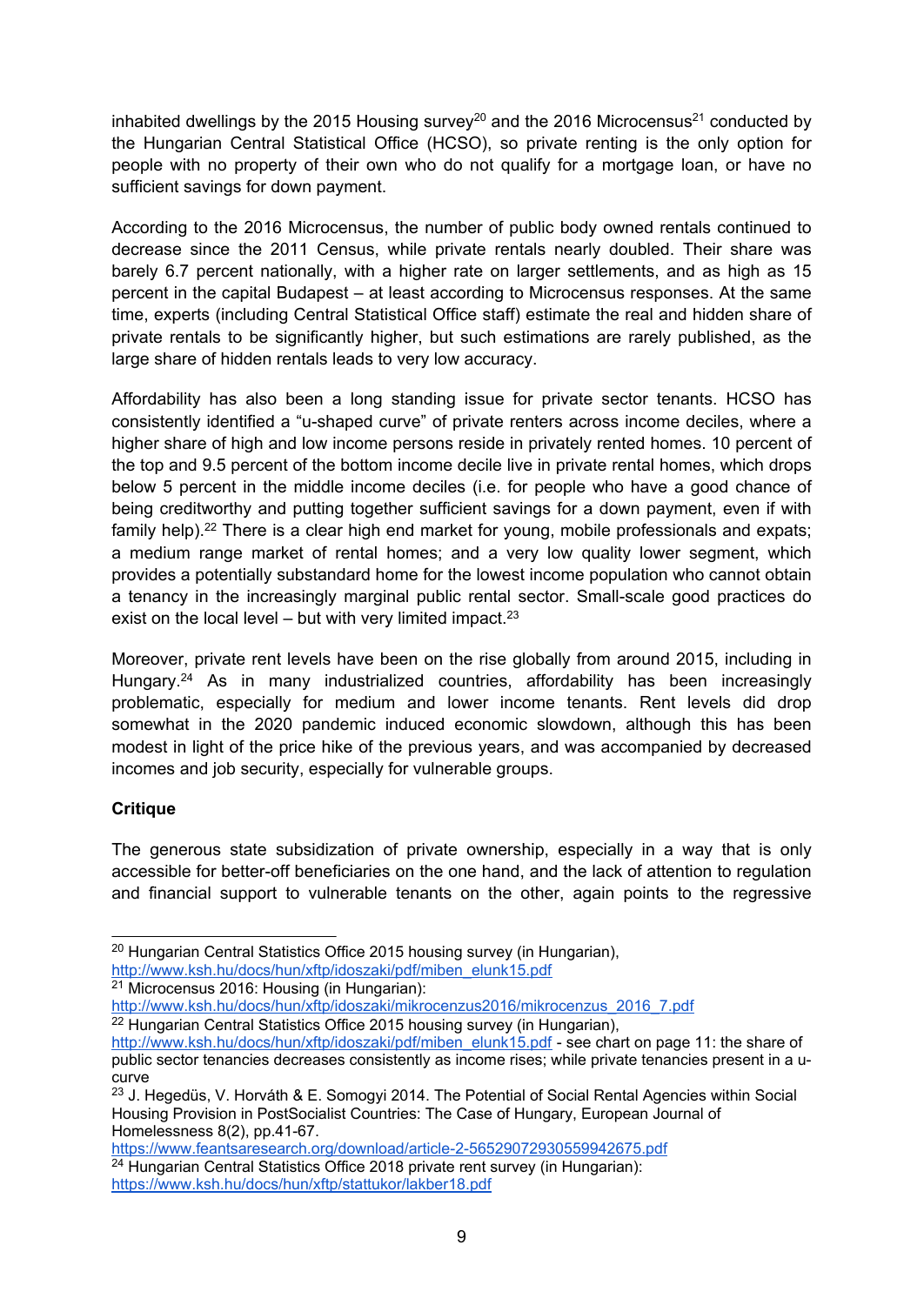structure of the policy and financing approach to housing in Hungary. While this implies no ethnic or cultural or other group identity based discrimination in the legal system, the massive shortage of affordable rental housing and the lack of support to persons in <sup>a</sup> vulnerable housing position indicates <sup>a</sup> trend of implicitly accepting and normalizing socioeconomic exclusion on a central level.

## **Recommendations**

- $\bullet$  The Housing Act needs to be elaborated to provide guidance for all typical aspects and conflict sources of private market renting. It should preferably provide swift, reliable and easily accessible out-of-court dispute resolution processes. The approach to simplifying taxation related to home leases is commendable, but tax evasion in this field stems also from the legal uncertainties of leasing and renting <sup>a</sup> home.
- A significant share of private market tenants struggle to afford their dwellings, or live in low cost, substandard rented homes; they also do not have significant savings and qualify for mortgage, nor can they access the very limited public rental sector. A system of rent support for low income private sector tenants should be funded from the central budget. The policy maker must also put in place measures which prevent such subsidization to be built into market rent levels (i.e. they must provide relief for tenants, and not merely additional income to landlords).

## **V. Evictions resulting in homelessness and children taken into institutional care**

In the last 5 years more than 13.000 forced evictions were executed in Hungary.<sup>25</sup> There is no proper statistics about the number of the evictions resulting in homelessness, but the state does not provide <sup>a</sup> safe and long term solution for evicted people.

The loss of accommodation can also result in children taken into institutional care. The Office of the Commissioner for Fundamental Rights confirmed that one in three children in state care were taken into the system because of their families' financial situation $^{26}$ , even though this is against the law.

Act XXXI of 1997 on Child Protection states that "<sup>a</sup> child shall not be separated from their family based on the ground of material deprivation." From <sup>a</sup> housing perspective, the loss of proper accommodation fits under the category of material deprivation, therefore it should not result in the children being taken into institutional care. In Hungary, <sup>a</sup> child cannot become homeless, so when <sup>a</sup> family faces eviction without an ensured placement, child protection services immediately take action. However, there is no regulation on relocation of families with children in case of evictions.

## **Critique**

Forced evictions without assuring <sup>a</sup> safe place to stay not only might result in homelessness, but also in torn apart families and children taken into institutional care.

<sup>&</sup>lt;sup>25</sup> <u><https://infogram.com/kilakoltatasok-2016-2020-1h0n25yy9xezl6p></u> - 24.hu

<sup>&</sup>lt;sup>26</sup> <u>https://www.ajbh.hu/-/eroforrasokat-a-megelozesre-es-az-alapellatasra-az-ombudsman-a-</u> [gyermekek-csaladbol-valo-elsodlegesen-anyagi-okbol-torteno-kiemelesek](https://www.ajbh.hu/-/eroforrasokat-a-megelozesre-es-az-alapellatasra-az-ombudsman-a-gyermekek-csaladbol-valo-elsodlegesen-anyagi-okbol-torteno-kiemelesek-gyakorlatarol?inheritRedirect=true)[gyakorlatarol?inheritRedirect=true](https://www.ajbh.hu/-/eroforrasokat-a-megelozesre-es-az-alapellatasra-az-ombudsman-a-gyermekek-csaladbol-valo-elsodlegesen-anyagi-okbol-torteno-kiemelesek-gyakorlatarol?inheritRedirect=true)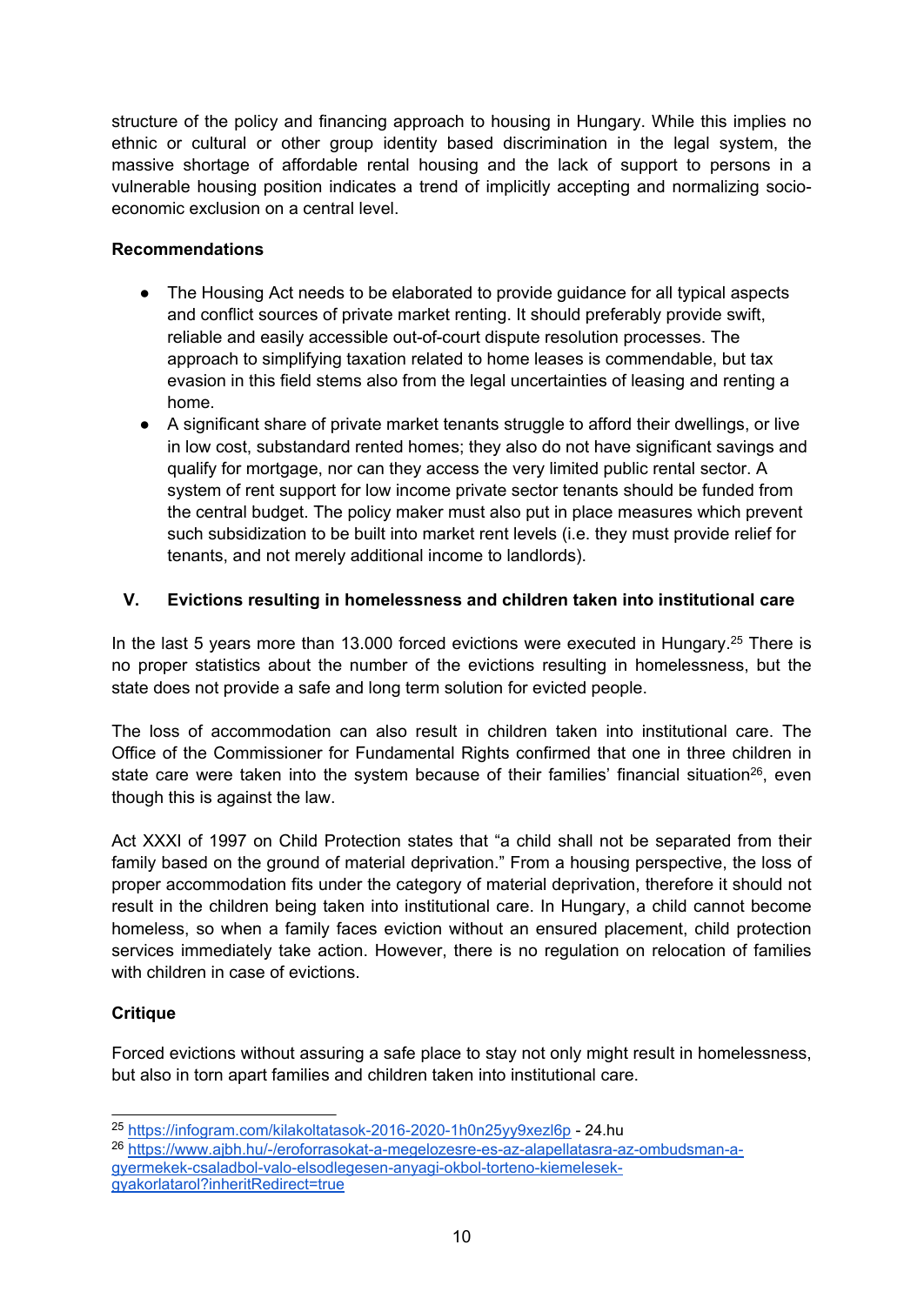Currently, there is <sup>a</sup> low number of available spaces in temporary homes for families, so many times the families can not stay together after an eviction. Thus, in the case of loss of accommodation (be it privately rented, social housing, expropriation, or else), often the parents get evicted, while the children are being taken into state care.

#### **Recommendations**

- $\bullet$  Ban eviction of people and specially families with children without the ability to relocate
- Provide more temporary homes for families

#### **Closing words**

The above written critiques and recommendations cover only part of the problems that the Hungarian social policy system and society is facing. Other shortcomings of the system are not covered in this document, such as the lack of home care for the elderly, problems of accessibility, 'energy poverty' and overcrowded housing. The situation of residential segregation of Roma people also violates human right principles. Housing poverty can be attributed also to crimes of coercion and forced work, therefore the consideration of the above defined recommendations could lead to <sup>a</sup> healthier society in many ways.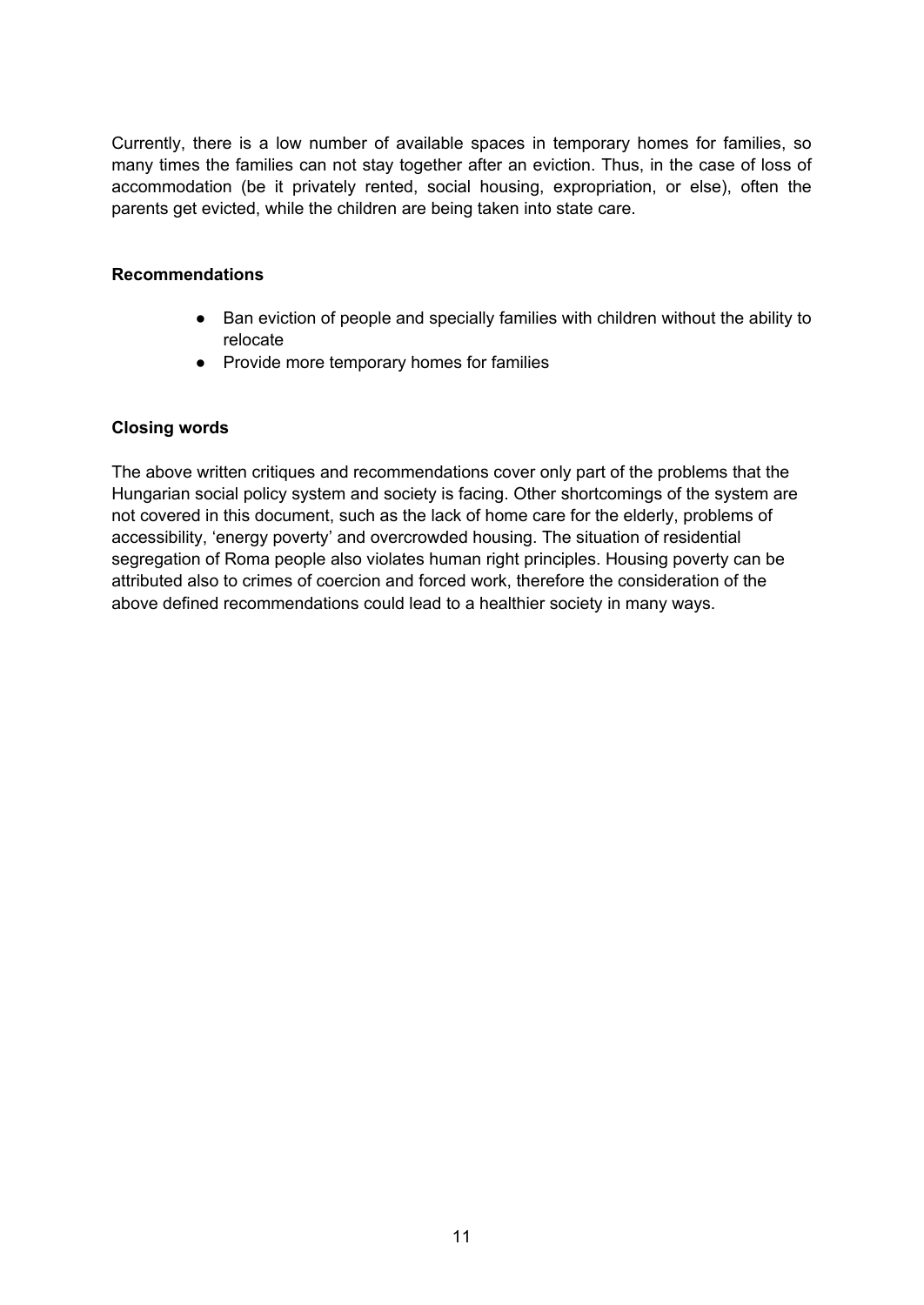# **Annex** *(Also submitted as <sup>a</sup> separate document)*

# **Matrix of thematically clustered recommendations**

| <b>Criminalization of homelessness</b>         | Immediately abolish the criminalization of homelessness.                                                                                                                                            |
|------------------------------------------------|-----------------------------------------------------------------------------------------------------------------------------------------------------------------------------------------------------|
| Criminalization of homelessness                | In order to end homelessness, the Government shall<br>adopt a national housing strategy to ensure safe and<br>adequate housing for most vulnerable groups.                                          |
| <b>Criminalization of homelessness</b>         | Improve conditions in night shelters and provisional<br>shelters, increase capacity and decrease the number of<br>people staying in the same room.                                                  |
| Regressive and discriminatory<br>social policy | Regressive policy elements - eg. Family Housing<br>Allowance and tax credit schemes must be restructured in<br>a way that they provide benefit for families in need.                                |
| Regressive and discriminatory<br>social policy | The amount of socially targeted Housing Maintenance<br>Support has to be increased.                                                                                                                 |
| Regressive and discriminatory<br>social policy | Increase central budget for socially targeted support<br>forms.                                                                                                                                     |
| Regressive and discriminatory<br>social policy | Double the amount of Family Allowance, that all families<br>with children receive unconditionally.                                                                                                  |
| Regressive and discriminatory<br>social policy | Delete marital status as an eligibility criteria for Family<br><b>Housing Allowance</b>                                                                                                             |
| Regressive and discriminatory<br>social policy | Amend the Home Renovation Support. A progressive<br>support rate should be introduced, so that families with<br>lower income receive more support, and people with a<br>higher income receive less. |
| Regressive and discriminatory<br>social policy | Home Renovation Support needs to be eligible for all<br>citizens, regardless of the type of their employment.                                                                                       |
| Regressive and discriminatory<br>social policy | Home Renovation Support should be given in advance,<br>not as a reimbursement, so that people who can not<br>invest in advance, could also use the support.                                         |
| Regressive and discriminatory<br>social policy | Home Renovation Support needs to be available in the<br>case of municipality apartments and rented apartments<br>as well.                                                                           |
| Regressive and discriminatory<br>social policy | Restructure central budget funding for housing goals in a<br>way that regressive expenditure is significantly tightened.                                                                            |